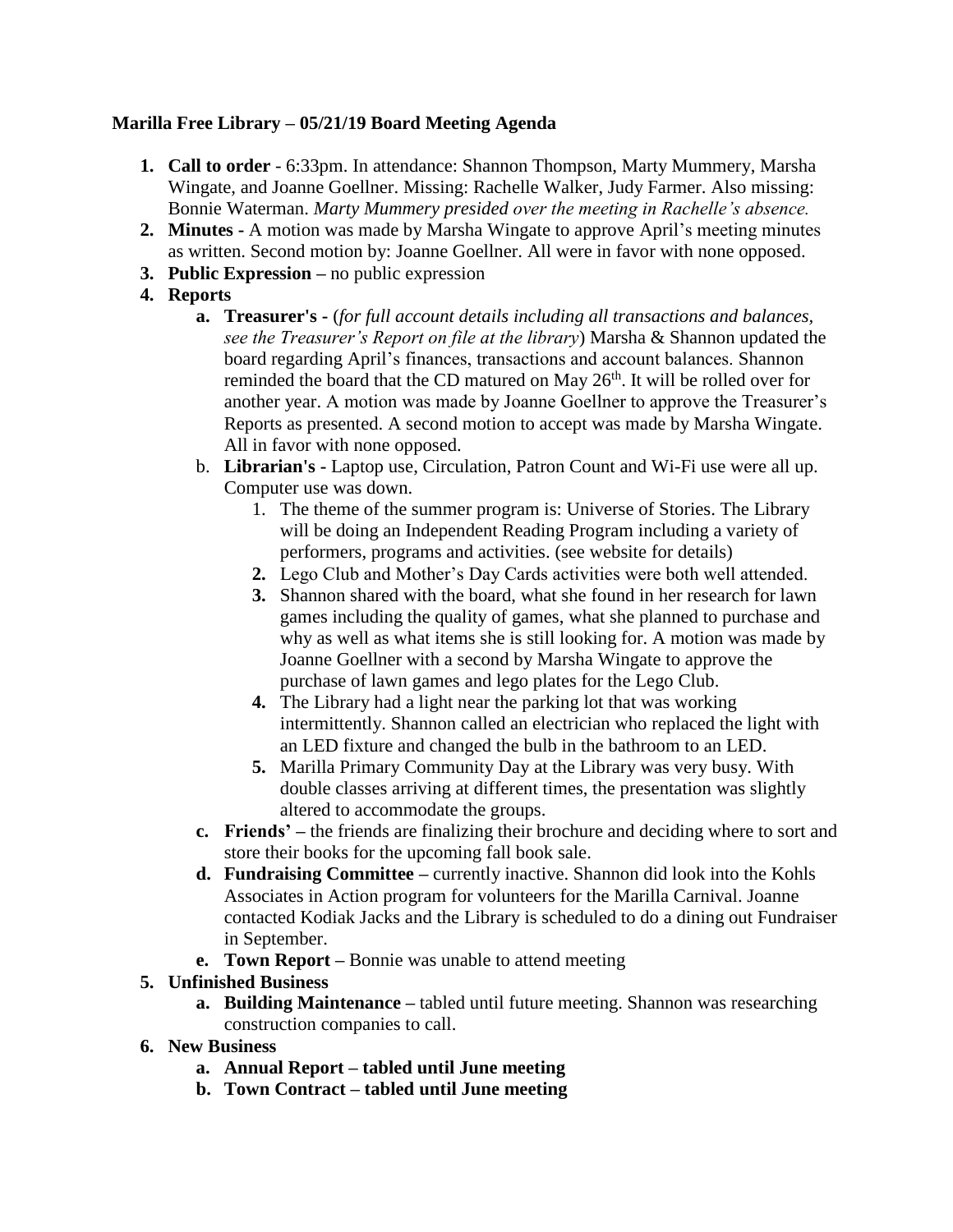# **c. Policy Review: Investment Policy – tabled until June meeting**

**1. ACT Meeting Recap** – Shannon shared details from the May 4<sup>th</sup>, ACT Meeting held at the East Aurora Library. Discussion included: Narcan/Defib Machines, Active Shooter Training, Panic Button Testing. ACT has a new president and they are looking to renew/review the contract.

### **7. Other Business**

a. Shannon requested reimbursement in the amount of \$163.08: (\$153.08 for program supplies and a \$9.99 DVD replacement). Shannon found an inexpensive replacement for a damaged Game of Thrones Disk and payment for that will be made using the funds from the discard sale. A motion to approve payment was made by Marty Mummery with a second by Joanne Goellner.

# **8. Next Meeting: 06/18/19 6:30pm**

**9. Adjournment -** A motion to adjourn the meeting was made by Marsha Wingate at 7:17pm with a second by Joanne Goellner. All were in favor with none opposed.

*Minutes respectfully submitted, June 1st, 2019, by Joanne Goellner, Secretary.*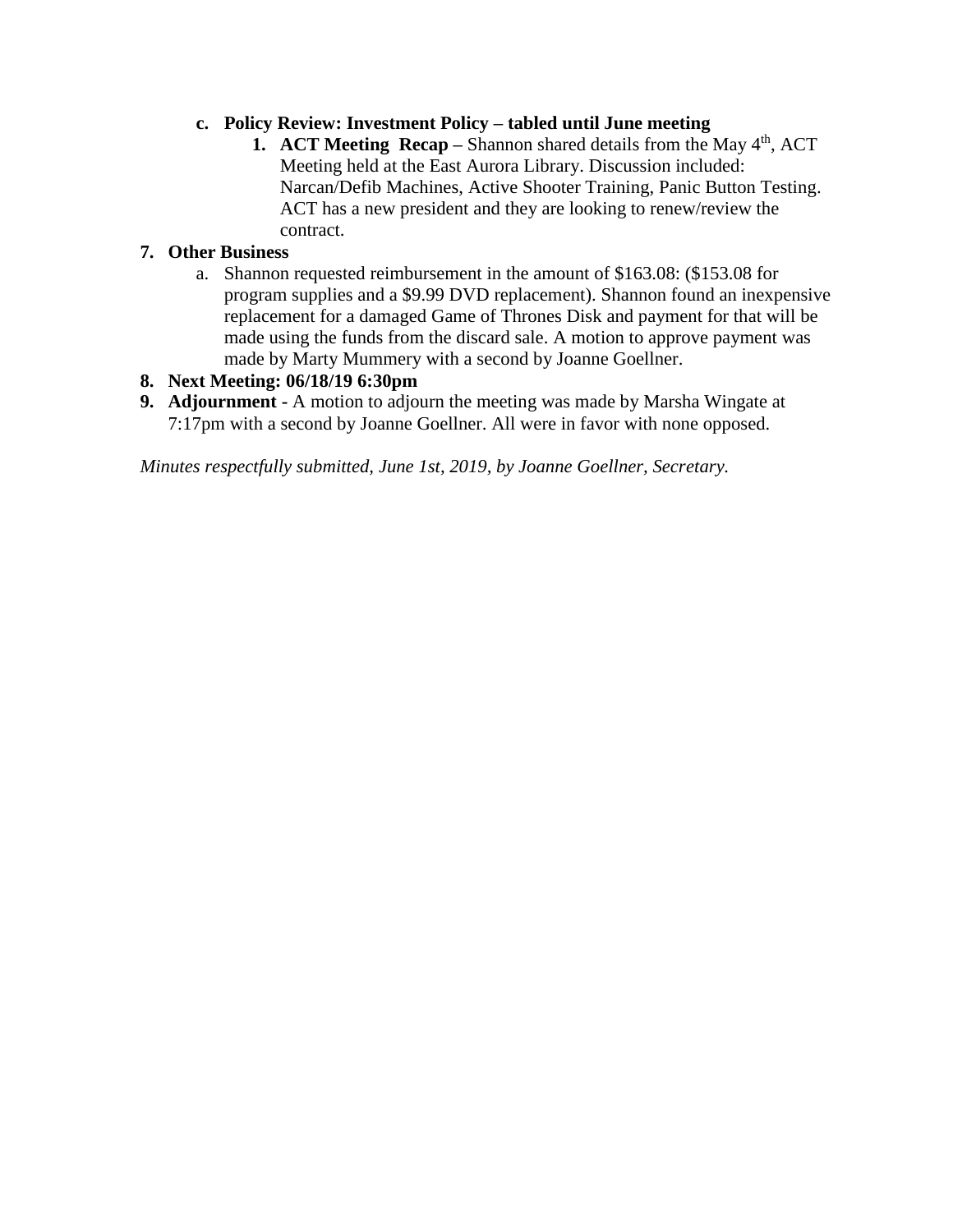**Librarians Report –** May 21, 2019

### *Operating Budget*

*Receipts*

April Receipts: \$ 271.25 **Receipts** year to date: \$ 2,588.92 This represents fine/copy/print revenue. This year our revenue commitment is \$3,526.

### *Expenditures*

April: \$ 187.30 **Expenditures** year to date: \$ 2,491.34. This year our expenditure allotment is \$4,900.

### *Circulation*

April was 3,272. This was up by 33 or -1.0% Year to date is 12,515. This is down by 207 or -1.6%

### *Computer Use*

April was 61. This was down by 33 or -35.1% Year to date is 283. This is down by 77 or -21.4%

### *Laptop Use*

April was 12. This was up by 6 Year to date is 55. This is up by 43

#### *Wireless Usage*

April was 163. This was up by 43 or 35.8% Year to date is 531. This is up by 91 or 20.7%

### *Patron Count*

April was 1,380. This was up by 70 or 5.3% Year to date is 5,032. This is down by 269 or -5.1%

#### **Spring Programs**

- **Lego Club –** Thursday, April 18th at 6:00 pm ages 5 and up **(9 Attended)**
- **Easter Story Hour** Monday, April 22<sup>nd</sup> at 10:30 am ages 3 to 6 (5 Attended)
- **•** Discard Sale Saturday, May 4<sup>th</sup> Saturday, May 25<sup>th</sup> during library hours.
	- $\circ$  Half-Price Sale will be May 20<sup>th</sup> 25<sup>th</sup>
- **Mother's Day Cards –** Make a Mother's Day Card May 6<sup>th</sup> through 11<sup>th</sup> (29 Participated)
- **Lego Club –** Thursday, May 16th at 6:00 pm ages 5 and up
- **Family Game Night –** Thursday, May 23rd from 5-7:30 pm
- **Hungry Caterpillar's 50th Birthday –** Craft Table June 3rd through 8th during library hours
- **Special Story Hour Eric Carle and the Hungry Caterpillar Tuesday, June 4<sup>th</sup> at 6:00 pm ages 3-6**
- **Father's Day Cards –** Make a Father's Day Card June 10<sup>th</sup> through 15<sup>th</sup> during library hours
- **Lego Club –** Thursday, June 20<sup>th</sup> at 6:00 pm ages 5 and up
- **Family Game Night –** Thursday, June 27<sup>th</sup> from 5-7:30 pm